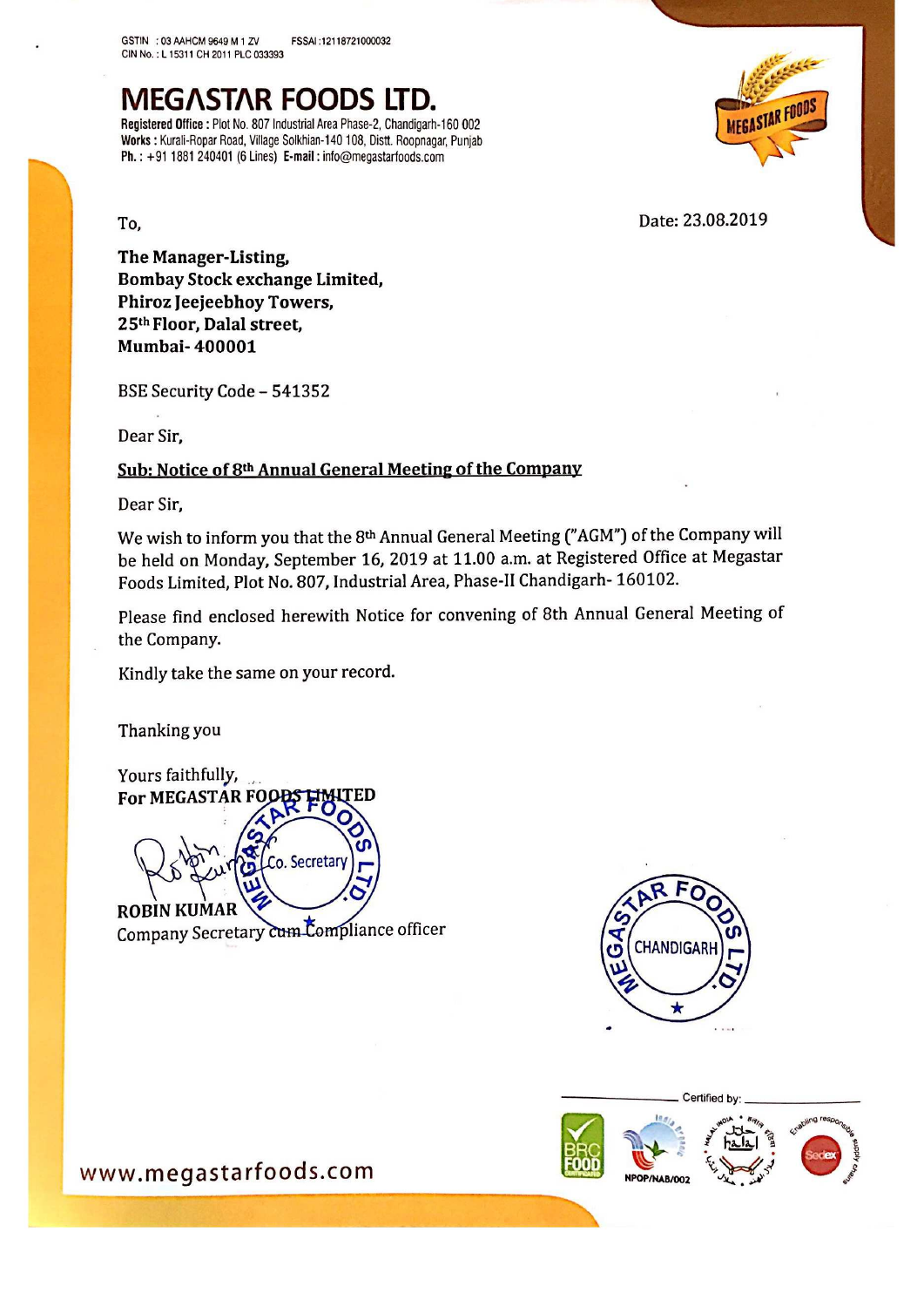

# **NOTICE OF EIGHTH ANNUAL GENERAL MEETING**

NOTICE OF EIGHTH ANNUAL GENERAL MEETING<br>NOTICE IS HEREBY GIVEN THAT THE EIGHTH (8™) ANNUAL GENERAL MEETING OF THE MEMBERS OF **MEGASTAR FOODS LIMITED WILL BE HELD AT 11.00 A.M ON MONDAY, SEPTEMBER 1 , 16, 2019 AT REGISTERED OFFICE AT MEGASTAR FOODS LIMITED, PLOT NO. 807, INDUSTRIAL AREA, PHASE PHASE-II CHANDIGARH 160102 TO TRANSACT THE FOLLOWING BUSINESS**

#### **AS ORDINARY BUSINESS:**

- 1. To consider, approve and adopt the audited financial statements of the Company for the financial year ended March 31, 2019 and the reports of the Board of Directors and Auditors thereon.
- 2. To appoint director in place of Mr. Mudit Goyal (DIN: 08099543) who retires by rotation and being eligible, offers himself for re-appointment as a Director
- 3. To Re- Appoint M/s Avnish Sharma & Associates as Statutory Auditors of the Company To consider and if thought fit, pass, with or without modification, the following as an **Ordinary Resolution**:

"RESOLVED THAT pursuant to the provisions of Section 139, Section 141 and section 142 of the Companies Act, 2013 read with the Companies (Audit and Auditors) Rules, 2014, (including any re-enactment(s) or modification (s) thereto), and such other applicable provisions, if any, for the time being in force consent of the Members be and is hereby accorded to re- appoint M/s Avnish Sharma & Associates (Firm Registration No. 009398N) as Statutory Auditors of the Company for a term of 4 (Four) years from the Financial Year 2019-20 to Financial Year 2022-23, at a remuneration as may be mutually agreed to, between the Board of Dir Directors and M/s Avnish Sharma & Associates, plus applicable taxes, out-of-pocket expenses, travelling and other expenses, in connection with the work of audit to be carried out by them."

**Date:** 09.08.2019 **Place:** Chandigarh **For MEGASTAR FOODS LIMITED By order of the Board** 

> **Robin Kumar (Company Secretary)**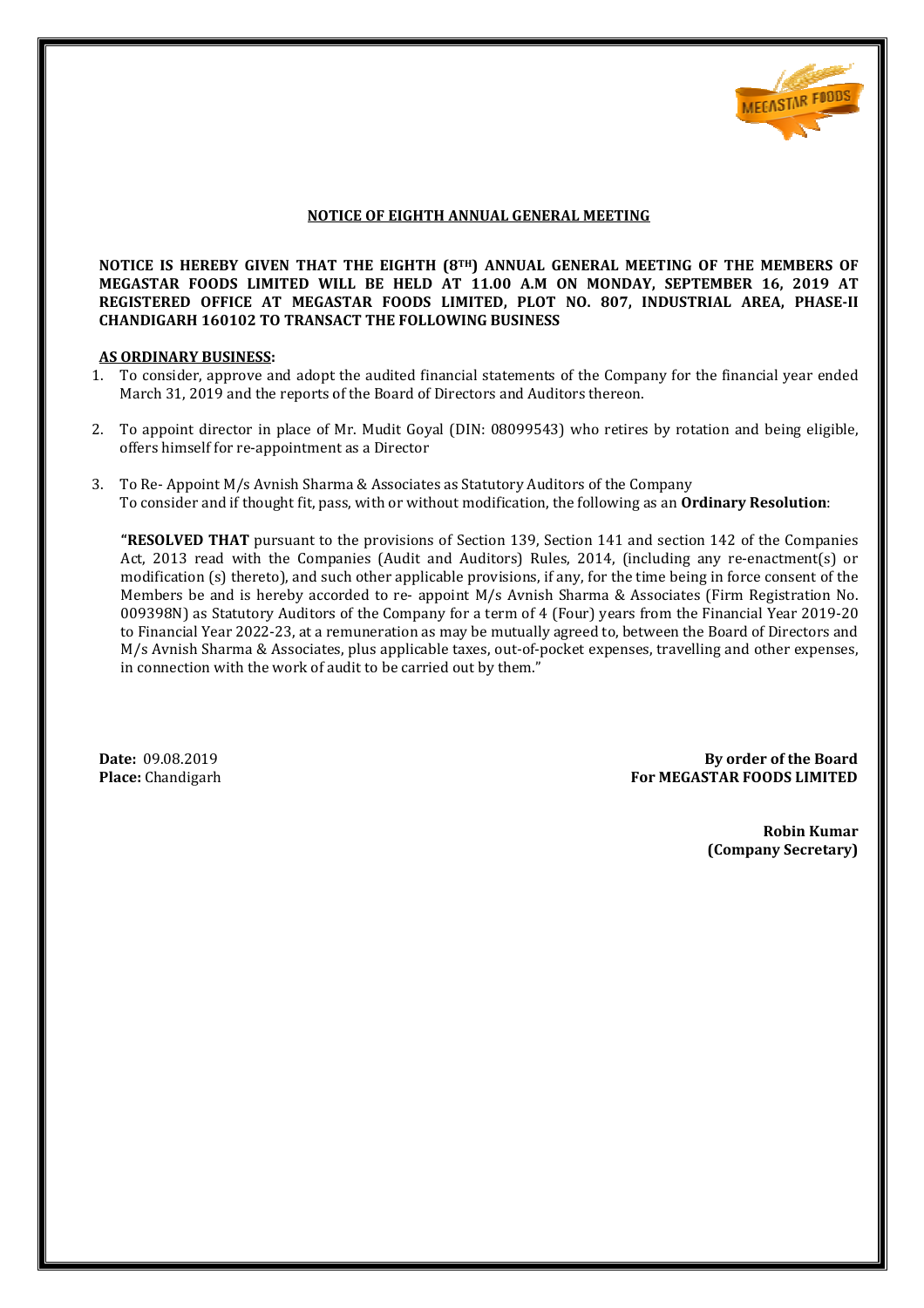

#### **NOTES:**

1. **A MEMBER ENTITLED TO ATTEND AND VOTE AT THE ANNUAL GENERAL MEETING (THE "MEETING") IS ENTITLED TO APPOINT PROXY, TO ATTEND AND VOTE INSTEAD OF HIMSELF AND THAT PROXY NEED NOT BE A MEMBER OF THE COMPANY.** 

A PERSON CAN ACT AS A PROXY ON BEHALF OF MEMBERS NOT EXCEEDING FIFTY AND HOLDING IN THE AGGREGATE NOT MORE THAN TEN PERCENT OF THE TOTAL SHARE CAPITAL OF THE COMPANY CARRYING VOTING RIGHTS. A MEMBER HOLDING MORE THAN TEN PERCENT OF THE TOTAL SHARE CAPITAL OF THE COMPANY CARRYING VOTING RIGHTS MAY APPOINT A SINGLE PERSON AS PROXY AND SUCH PERSON SHALL NOT ACT AS A PROXY FOR ANY OTHER PERSON OR SHAREHOLDER.

- 2. THE INSTRUMENT APPOINTING THE PROXY SHOULD, HOWEVER, BE DEPOSITED AT THE REGISTERED OFFICE OF THE COMPANY NOT LESS THAN FORTY-EIGHT HOURS BEFORE THE COMMENCEMENT OF THE MEETING. PROXIES SUBMITTED ON BEHALF OF THE COMPANIES, SOCIETIES ETC., MUST BE SUPPORTED BY AN APPROPRIATE RESOLUTION/ AUTHORITY, AS APPLICABLE.
- 3. Corporate Members intending to send their authorized representative to attend the Annual General Meeting, pursuant to Section 113 of the Companies Act, 2013, are requested to send to the Company, a certified copy of the relevant Board Resolution together with the respective specimen signatures of those representative(s) authorized under the said resolution to attend and vote on their behalf at the Meeting.
- 4. Members, Proxies and Authorised representatives are requested to bring to the Meeting, the attendance slips enclosed herewith duly completed and signed mentioning therein details of their DP ID and C ID/Folio No. ution to attend and vote on their behalf at the Meeting.<br>In are requested to bring to the Meeting, the attendance<br>Interpretive med mentioning therein details of their DP ID and Client
- 5. In terms of Section 152 of the Act, Mr. Mudit Goyal (DIN 08099543), Director, retires by rotation at the In terms of Section 152 of the Act, Mr. Mudit Goyal (DIN 08099543), Director, retires by rotation at the<br>AGM and being eligible has offered himself for re-appointment. A brief resume of Mr. Mudit Goyal, nature of his expertise in specific functional areas, disclosure of his relationship between Directors, inter-se, names of Companies in which he holds the directorship and the membership of Committees of the board and his shareholding as stipulated under Regulation 36 of the SEBI (Listing Obligations and Disclosure Requirements) Regulations, 2015 and Secretarial Standard 2 is given in the Explanatory Statement. of his expertise in specific functional areas, disclosure of his relationship between Directors, inter-se, names of Companies in which he holds the directorship and the membership of Committees of the board and his shareho
- process and manner of e-voting along with the Attendance Slip, Proxy Form and route map is being sent by electronic mode to the members whose email addresses are registered with the Company/ Depository Participant(s), unless any member has requested for a hard copy of the same. F For members who have not registered their email addresses, physical copy of the Annual Report 2018-19 and the Notice of the AGM are being sent by the permitted mode. registered their email addresses, physical copy of the Annual Report 2018-19 and the Notice of the AGM are being sent by the permitted mode.<br>7. Members are informed that in case of joint holders attending the AGM, only suc voting along with the Attendance Slip, Proxy Form and route map is being sent<br>members whose email addresses are registered with the Company/ Depository<br>member has requested for a hard copy of the same. For members who have
- in the order of names will be entitled to vote.
- 8. The Register of Directors and Key Managerial Personnel and their shareholding, maintained under Section 170 of the Act, will be available for inspection by the members at the AGM.
- 9. The Register of Contracts or Arrangements in which the Directors are interested, maintained under Section 189 of the Companies Act, 2013, will be available for inspection by the members at the AGM.
- 10. The Company is providing facility for voting by electronic means and the business may be transacted through such voting.
- 11. Members may also note that the Notice of the 8<sup>th</sup> AGM along with Attendance Slip, Proxy Form, Route Map and the Annual Report for the Financial Year 2018-19 will also be available on the Company's website www.megastarfoods.com. ctronic means and the business may be transacted<br>1 along with Attendance Slip, Proxy Form, Route Map<br>19 will also be available on the Company's website<br>of the AGM is enclosed to this Notice.<br>port for the Financial Year 201
- 12. The route map showing directions to reach the venue of the AGM is enclosed to this Notice.
- 13. The physical copies of the AGM Notice and Annual Report for the Financial Year 2018-19 and document(s) referred to in the Explanatory statement to the Notice, will also be available at the Registered Office of the Company for inspection between 11.00 a.m. to 1.00 p.m. on any working day up to the date of AGM. referred to in the Explanatory statement to the Notice, will also be available at the Registered Office of the<br>Company for inspection between 11.00 a.m. to 1.00 p.m. on any working day up to the date of AGM.<br>14. To support
- requested to register the same with their Depository Participants ("DPs") in case the shares are held by them in electronic form.
- 15. Members are requested to intimate changes, if any, pertaining to their name, postal address, email address, telephone/ mobile numbers, Permanent Account Number (PAN), mandates, nominations, power of attorney, bank details such as name of the bank and branch details, bank account number, MICR code, IFSC code, etc., to their DPs in case the shares are held in electronic form.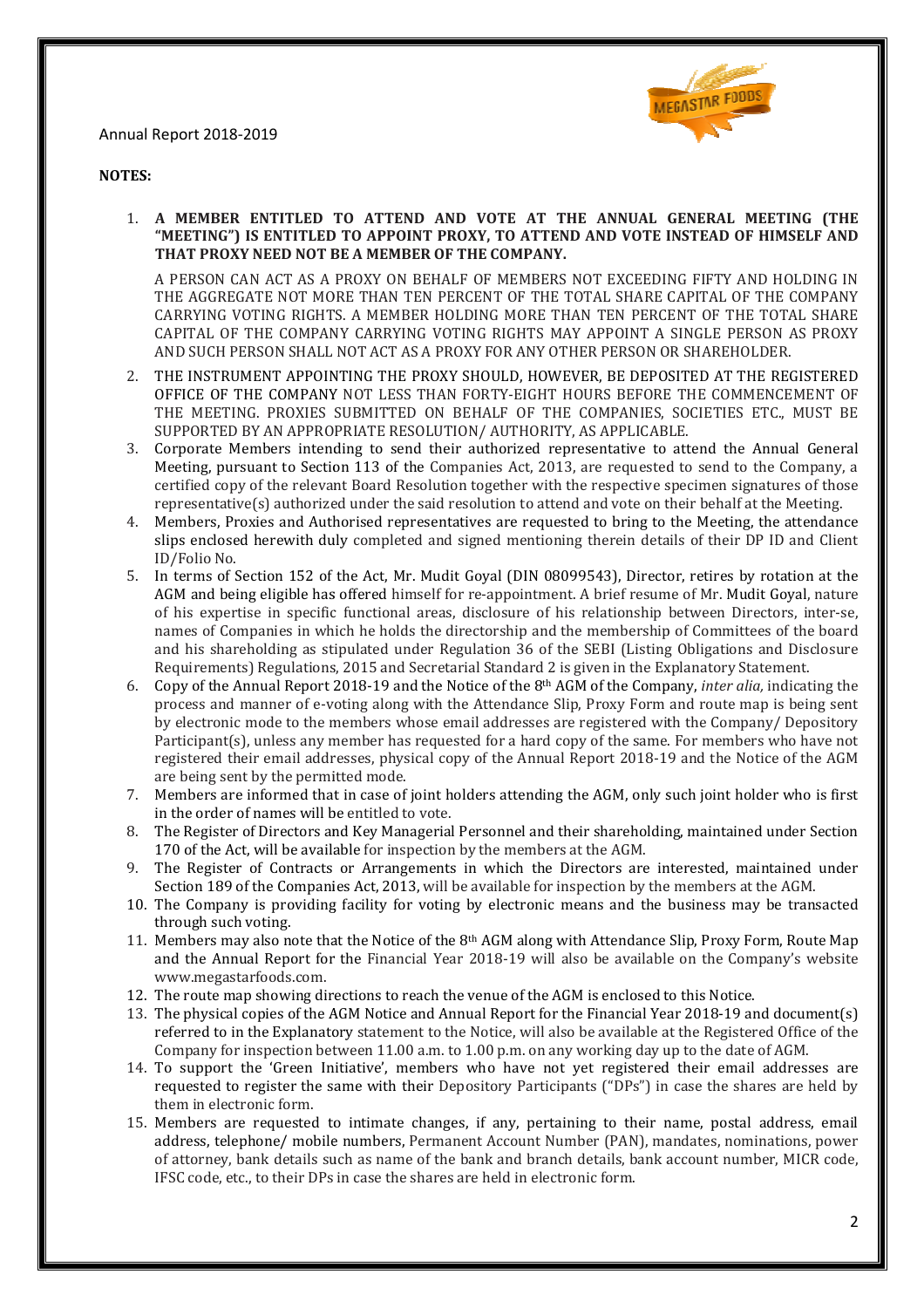

- 16. Pursuant to Section 72 of Companies Act, 2013, member(s) of the Company may nominate a person in whom the shares held by him/them shall vest in the event of his/their unfortunate death. Shares held in dematerialized form, the nomination form may be fi filed with the respective Depository Participant.
- 17. The Securities and Exchange Board of India (SEBI) has mandated the submission of Permanent Account Number (PAN) and Bank account details by every participant in securities market. Member(s) holding shares of the Company, either in electronic form or physical form are, therefore, requested to submit the PAN and provide Bank account details to their Depository Participants with whom they are maintaining their demat accounts (in case of shares in electronic form) and to the Company/RTA (in case of shares are in physical form).
- 18. Voting through electronic means
- (i) In compliance with provisions of Section 108 of the Act, Rule 20 of the Companies (Management and Administration) Rules, 2014 as amended and Regulation 44 of the SEBI Listing Regulations, the Company is pleased to provide members facility to exercise their right to vote on resolutions proposed to be considered at the AGM by electronic means and the business may be transacted through e-voting service. The facility of casting the votes by the members using an electronic voting system from a place other than venue of the AGM ("remote e-voting") will be provided by Central Depository Services (India) Limited ("CDSL"). Irm may be filed with the respective Depository Participant.<br>
India (SEBI) has mandated the submission of Permanent Account<br>
rails by every participant in securities market. Member(s) holding<br>
onic form or physical form a
- (ii) A person, whose name is recorded in the register of members or in the register of beneficial owners maintained by the depositories as on the cut-off date shall only be entitled to avail the facility of remote e-voting as well as voting at the AGM. A person, who is not a member as on the Cut-off Date, should treat this Notice for information purpose only.
- (iii) The facility for voting through ballot or polling paper will be available at the venue of AGM and remote e-voting as well as voting at the AGM. A person, who is not a member as on the Cut-off Date,<br>should treat this Notice for information purpose only.<br>The facility for voting through ballot or polling paper will be ava exercise their right at the meeting.
- exercise their right at the meeting.<br>(iv) The members who have cast their vote by remote e-voting prior to the meeting may also attend the meeting but shall not be entitled to cast their vote again. voting prior to the meeting may also attend the<br>in.<br>ther by Ballot Form or remote e-voting. In case
- (v) Members can opt for only one mode of voting i.e. either by Ballot Form o members cast their votes through both the modes, voting done by remote e-voting shall prevail and votes cast through Ballot Form shall be treated as invalid.
- (vi) The instructions for shareholders voting electronically are as under:
	- i. The remote e-voting period commences on 9.00 a.m. on Friday, September 13, 2019 and ends at 5.00 p.m. on Sunday, September 15, 2019. During this period members of the Company, holding shares either in physical form or in dematerialized form, as on the Cut-off Date i.e. Wednesday, July 17, 2019 may cast their vote by remote e-voting. The remote e-voting module shall be disabled by CDSL for voting thereafter. Once the vote on a resolution is cast by the member, the member shall not be allowed to change it subsequently.
	- ii. Members who have already voted prior to the meeting date would not be entitled to vote at the Meeting venue.
	- iii. The shareholders should log on to the e-voting website www.evotingindia.com.
	- iv. Click on Shareholders/Members
	- v. Now Enter your User ID
		- a. For CDSL: 16 digits beneficiary ID,
		- b. For NSDL: 8 Character DP ID followed by 8 Digits Client ID,
- c. Members holding shares in Physical Form sh should enter Folio Number registered with the Company. voting website<br>ed by 8 Digits (<br>Form should<br>played and Clic<br>m and had lo<sub>i</sub><br>y, then your e
	- vi. Next enter the Image Verification as displayed and Click on Login.
	- vii. If you are holding shares in demat form and had logged on to www.evotingindia.com and voted on an earlier voting of any company, then your existing password is to be used.
	- viii. If you are a first time user follow the steps given below: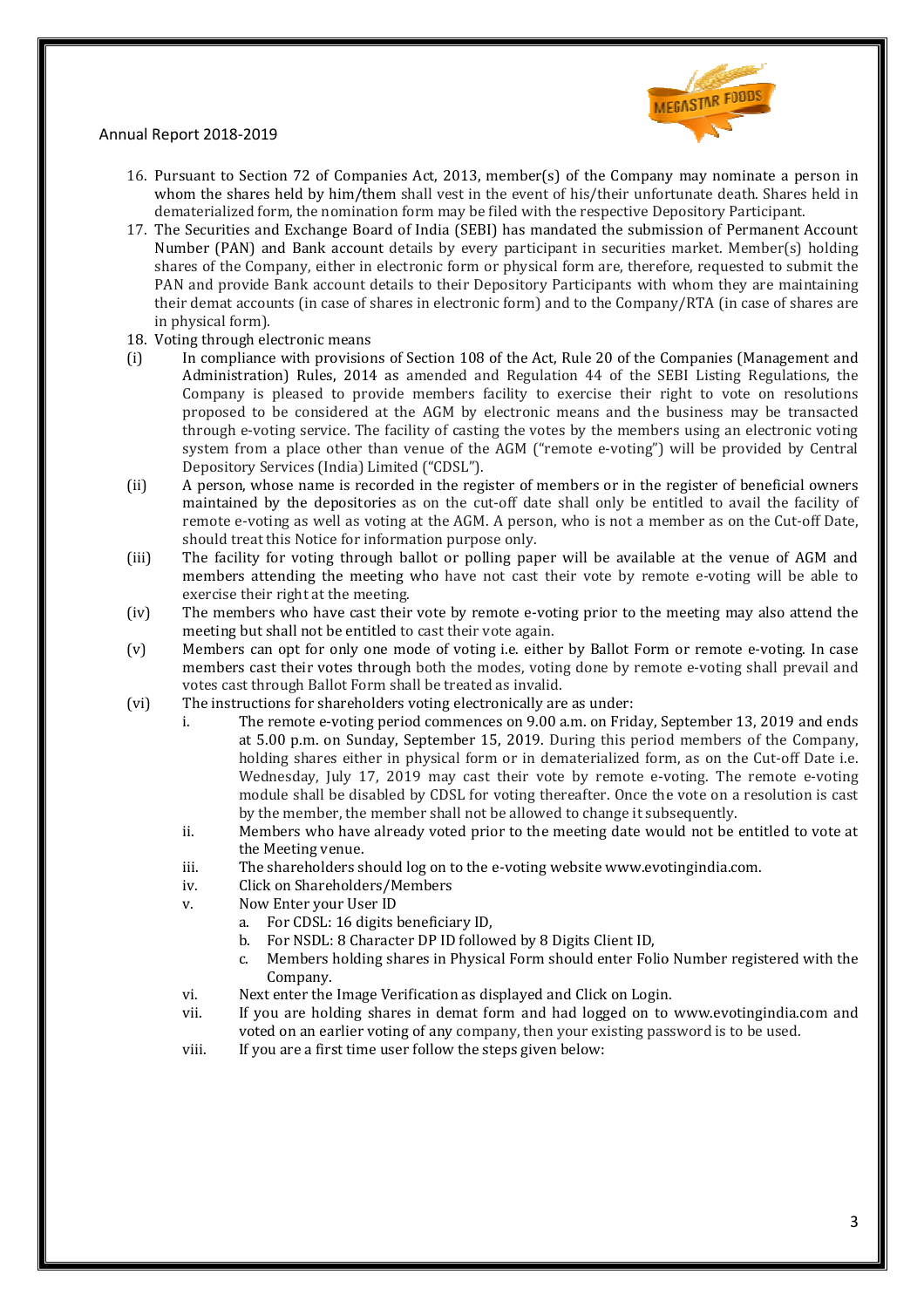

|               | For Members holding shares in Demat Form and Physical Form                                                                                                                                                                                                                                                                                        |
|---------------|---------------------------------------------------------------------------------------------------------------------------------------------------------------------------------------------------------------------------------------------------------------------------------------------------------------------------------------------------|
| <b>PAN</b>    | Enter your 10 digit alpha-numeric PAN issued by Income Tax Department<br>(Applicable for both demat shareholders as well as physical shareholders)                                                                                                                                                                                                |
|               | • Members who have not updated their PAN with the Company/Depository<br>Participant are requested to use the first two letters of their name and the 8<br>digits of the sequence number in the PAN field.                                                                                                                                         |
|               | • In case the sequence number is less than 8 digits enter the applicable number<br>of 0's before the number after the first two characters of the name in<br>CAPITAL letters. Eg. If your name is Ramesh Kumar with sequence number 1<br>then enter RA00000001 in the PAN field                                                                   |
| Dividend Bank | Enter the Dividend Bank Details or Date of Birth (in dd/mm/yyyy format) as<br>recorded in your demat account or in the company records in order to login.<br>• If both the details are not recorded with the depository or company please<br>enter the member id / folio number in the Dividend Bank details field as<br>mentioned in instruction |
| ix.<br>X.     | After entering these details appropriately, click on "SUBMIT" tab.<br>Members holding shares in physical form will then directly reach the Company selection<br>screen. However, members holding shares in demat form will now reach 'Password Creation'<br>menu wherein they are required to mandatorily enter their login password in the new   |

- x. Members holding shares in physical form will then directly reach the Company selection screen. However, members holding shares in demat form will now reach 'Password Creation' menu wherein they are required to mandatorily enter their login password in the new password field. Kindly note that this password is to be also used by the demat holders for voting for resolutions of any other company on which they are eligible to vote, provided that company opts for e-voting through CDSL platform. It is strongly recommended not to share your password with any other person and take utmost care to keep your password confidential.
- xi. For Members holding shares in physical form, the details can be used only for e e-voting on the resolutions contained in this Notice.
- xii. Click on the EVSN for the relevant " "Megastar Foods Limited" on which you choose to vote.
- xiii. On the voting page, you will see "RESOLUTION DESCRIPTION" and against the same the option "YES/NO" for voting. Select the option YES or NO as desired. The option YES implies that you assent to the Resolution and option NO implies that you dissent to the Resolution. " on which you choose to vote.<br>"TION" and against the same the<br>s desired. The option YES implies<br>t you dissent to the Resolution.<br>the entire Resolution details.<br>click on "SUBMIT". A confirmation
- xiv. Click on the "RESOLUTIONS FILE LINK" if you wish to view the entire Resolution details.
- xv. After selecting the resolution you have decided to vote on, click on "SUBMIT". that you assent to the Resolution and option NO implies that you dissent to the Resolution.<br>Click on the "RESOLUTIONS FILE LINK" if you wish to view the entire Resolution details.<br>After selecting the resolution you have de vote, click on "CANCEL" and accordingly modify your vote.
- xvi. Once you "CONFIRM" your vote on the resolution, you will not be allowed to modify your vote.
- xvii. You can also take a print of the votes cast by clicking on "Click here to print" option on the Voting page.
- xviii. If a demat account holder has forgotten the login password then Enter the User ID and the image verification code and click on Forgot Password & enter the details as prompted by the system.
- xix. Shareholders can also cast their vote using CDSL's mobile app m-Voting available for android based mobiles. The m m-Voting app can be downloaded from Google Play Store. iPhone and Windows phone users can download the app from the App Store and the Windows Phone Store respectively. Please follow the instructions as prompted by the mobile app while voting on your mobile. Voting app can be dov<br>can download the app<br>se follow the instructio<br>al Shareholders and Cu<br>olders (i.e. other than

xx. Note for Non – – Individual Shareholders and Custodians

- Non-Individual shareholders (i.e. other than Individuals, HUF, NRI etc.) and Custodian are required to log on to www.evotingindia.com and register themselves as Corporates.
- A scanned copy of the Registration Form bearing the stamp and sign of the entity should be emailed to helpdesk.evoting@cdslindia.com.
- After receiving the login details a Compliance User should be created using the admin login and password. The Compliance User would be able to link the account(s) for which they wish to vote on.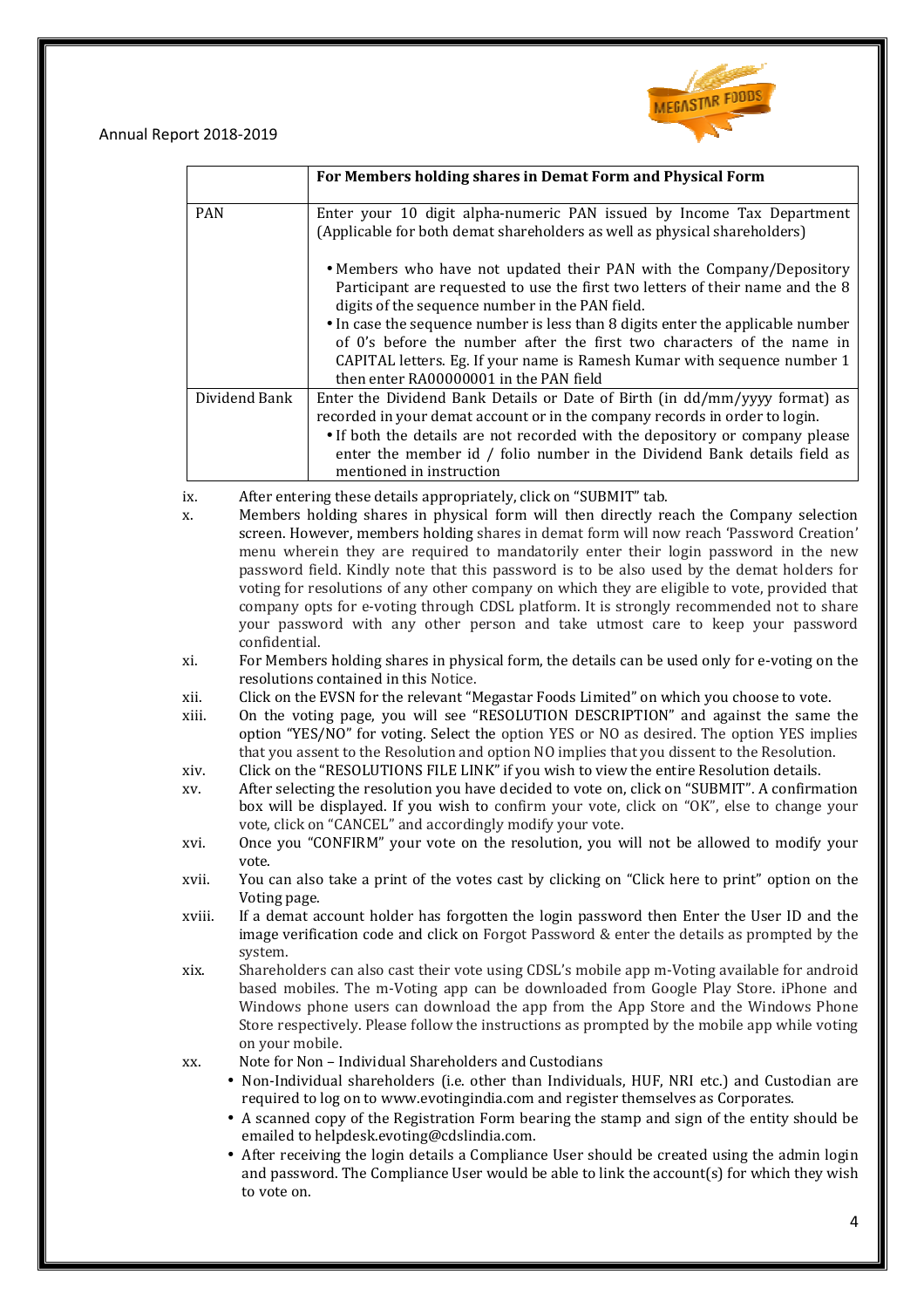

- The list of accounts linked in the login should be mailed to helpdesk.evoting@cdslindia.com and on approval of the accounts they would be able to cast their vote.
- A scanned copy of the Board Resolution and Power of Attorney (POA) which they have issued in favour of the Custodian, if any, should be uploaded in PDF format in the system for the scrutinizer to verify the same.
- In case you have any queries or issues regarding e-voting, you may refer the Frequently Asked Questions ("FAQs") and e-voting manual available at www.evotingindia.com, under help section or write an email to helpdesk.evoting@cdslindia.com h, if any, should be uploaded in PD<br>external in the voting, you<br>e-voting manual available at www.<br>helpdesk.evoting@cdslindia.com.
- xxi. All grievances connected with the facility for voting by electronic means may be addressed to Mr. Rakesh Dalvi, Manager, (CDSL) Central Depository Services (India) Limited, A Wing, 25th Floor, Marathon Futurex, Mafatlal Mill Compounds, N M Joshi Marg, Lower Parel (East), Mumbai - 400013 or send an email to helpdesk.evoting@cdslindia.com or call 1800225533.
- (vii) The voting rights of members shall be in proportion to their shares of the paid up equity share capital of the Company as on the cut-off date i.e. Monday, September 09, 2019. , Mafatlal Mill Compounds, N M Joshi Marg, Lower Parel (East), an email to helpdesk.evoting@cdslindia.com or call 1800225533.<br>Il be in proportion to their shares of the paid up equity share capital late i.e. Monday, Septem
- (viii) Mr. Kanwaljit Singh Thanewal, Practicing Company Secretary (M. No. 5901 & C.P No. 5870), has been appointed by the Board of Directors of the Company as the Scrutinizer to scrutinize the remote evoting process and voting at Annual General Meeting in a fair and transparent manner.
- (ix) The Chairman of the Meeting shall, at the AGM, at the end of discussion on the resolutions on which voting is to be held, allow voting with the assistance of scrutinizer, by use of ballot paper for all those members who are present at the AGM but have not cast their votes by availing the remote e-voting facility.
- (x) The Scrutinizer shall after the conclusion of voting at the AGM, will first count the votes cast at the Meeting and thereafter unblock the votes cast through remote e-voting in the presence of at least two witnesses not in the employment of the Company and shall submit a consolidated scrutinizer's report of the total votes cast in favour or against, if any, to the Chairman of the Meeting or in his absence to the Managing Director or Executive Director of the Company, within a period of not exceeding 48 hours from the conclusion of the Meeting ,who shall countersign the same and declare the result of the voting forthwith. voting<br>it a con<br>n of th<br>within<br>n the s<br>hall be<br>ite imn<br>ized by<br>? Secre<br>s, gift o
- (xi) The Results declared alongwith the report of the Scrutinizer shall be placed on the website of the Company (www.megastarfoods.com) and on CDSL evoting website immediately after the declaration of result by the Chairman of the Meeting or a person authorized by him and the same shall be communicated to BSE Limited (BSE) (BSE).
- 19. As per section 118(10) of the Companies Act, 2013, read with the Secretarial Standard 2 on General Meetings issued by Institute of Company Secretaries of India, "No gifts, gift coupons or cash in lieu of gifts shall be distributed to members in connection with the meeting".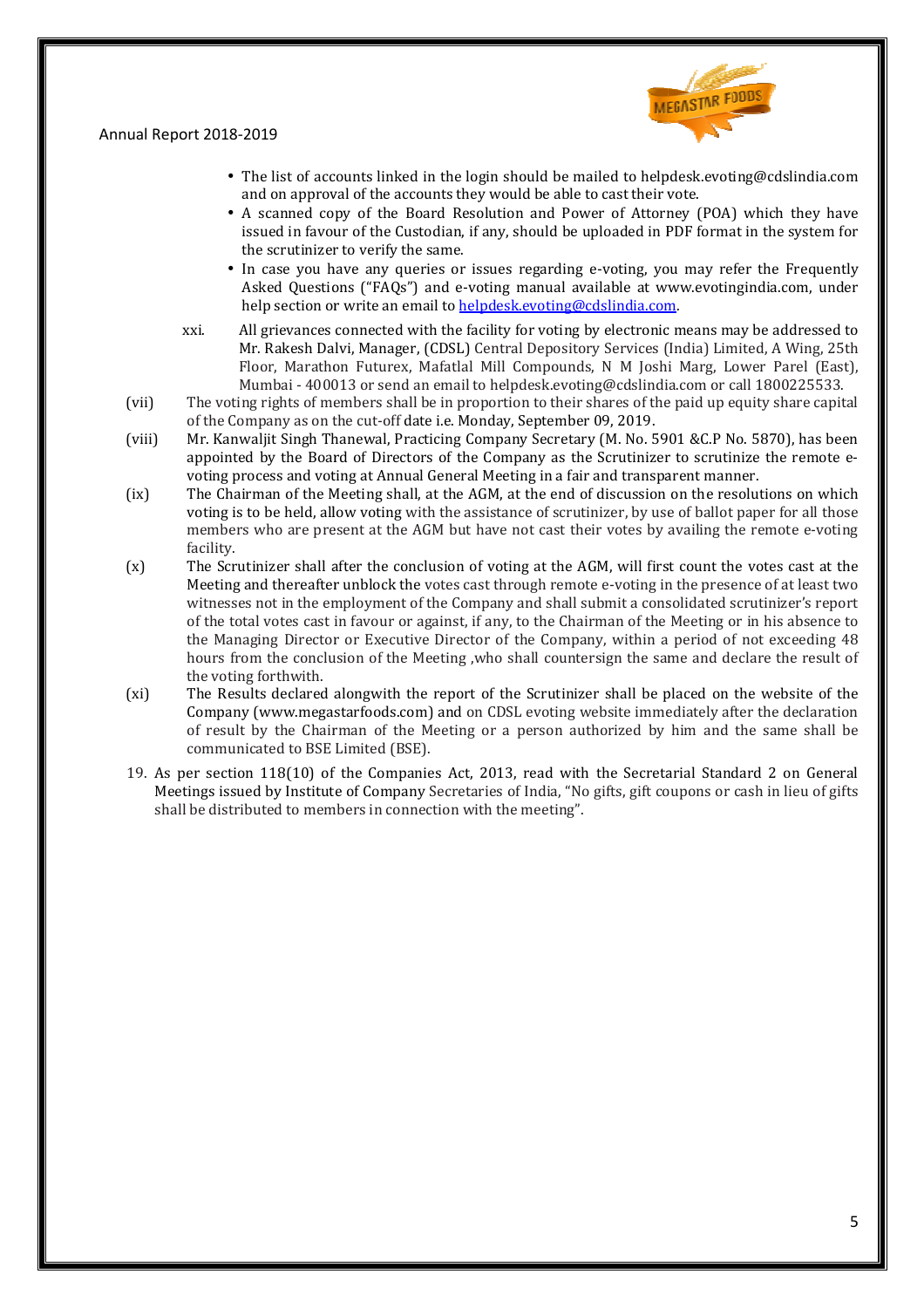

#### **EXPLANATORY STATEMENT PURSUANT TO SECTION 102 OF THE ACT**

#### Pursuant to Section 102 of the Act, the following explanatory statement sets out all material facts relating to Item No. 3 of the Notice

**ITEM No.: 3** In terms of Section 139 of the Companies Act, 2013 ("the Act"), and the Companies (Audit and Auditors) Rules, 2014, made thereunder, M/s Avnish Sharma & Associates (Firm Registration No. 009398N) was appointed for Financial Year 2014-15 to 2018-19 as statutory auditors of the Company and board recommend their re-appointment for further term of 4 years from Financial Year 2019-20 to 2022-23 for approval of Members, at a remuneration as may be mutually agreed to, between the Board of Directors and M/s Avnish Sharma & Associates, plus applicable taxes, out-of-pocket expenses, travelling and other expenses, in connection with the work of audit to be carried out by them.

| <b>PARTICULARS</b>      | <b>DETAILS</b>                                                                                                                                                                                                                                                                                                                                                                                                                     |
|-------------------------|------------------------------------------------------------------------------------------------------------------------------------------------------------------------------------------------------------------------------------------------------------------------------------------------------------------------------------------------------------------------------------------------------------------------------------|
| Name of the Firm        | M/s Avnish Sharma & Associates                                                                                                                                                                                                                                                                                                                                                                                                     |
| FRN No.                 | 009398N                                                                                                                                                                                                                                                                                                                                                                                                                            |
| Address                 | House No. 49, Sushila Villa, Sector 7, Panchkula                                                                                                                                                                                                                                                                                                                                                                                   |
| Proposed fees payable   | 4,20,000 P.A.                                                                                                                                                                                                                                                                                                                                                                                                                      |
| terms of appointment    | Re-appointment for 4 years from Financial Year 2019-20 to<br>2022-23                                                                                                                                                                                                                                                                                                                                                               |
| Basis of recommendation | Tenure of 5 year from Financial Year 2014-15 to 2018-19 had<br>expired.                                                                                                                                                                                                                                                                                                                                                            |
|                         | Also M/s Avnish Sharma & Associates is having an experience of<br>25 plus years in the field of Audit, their association with the<br>Company provides fairness and credibility of accounting records<br>and provided suggestion for the company's improvement which<br>will help the company from risk and improves the company's<br>performance and assures the management that their duties in<br>statutory performed perfectly. |

concerned or interested, financially or otherwise, in the aforesaid Resolution set out at Item No. 3 of this Notice.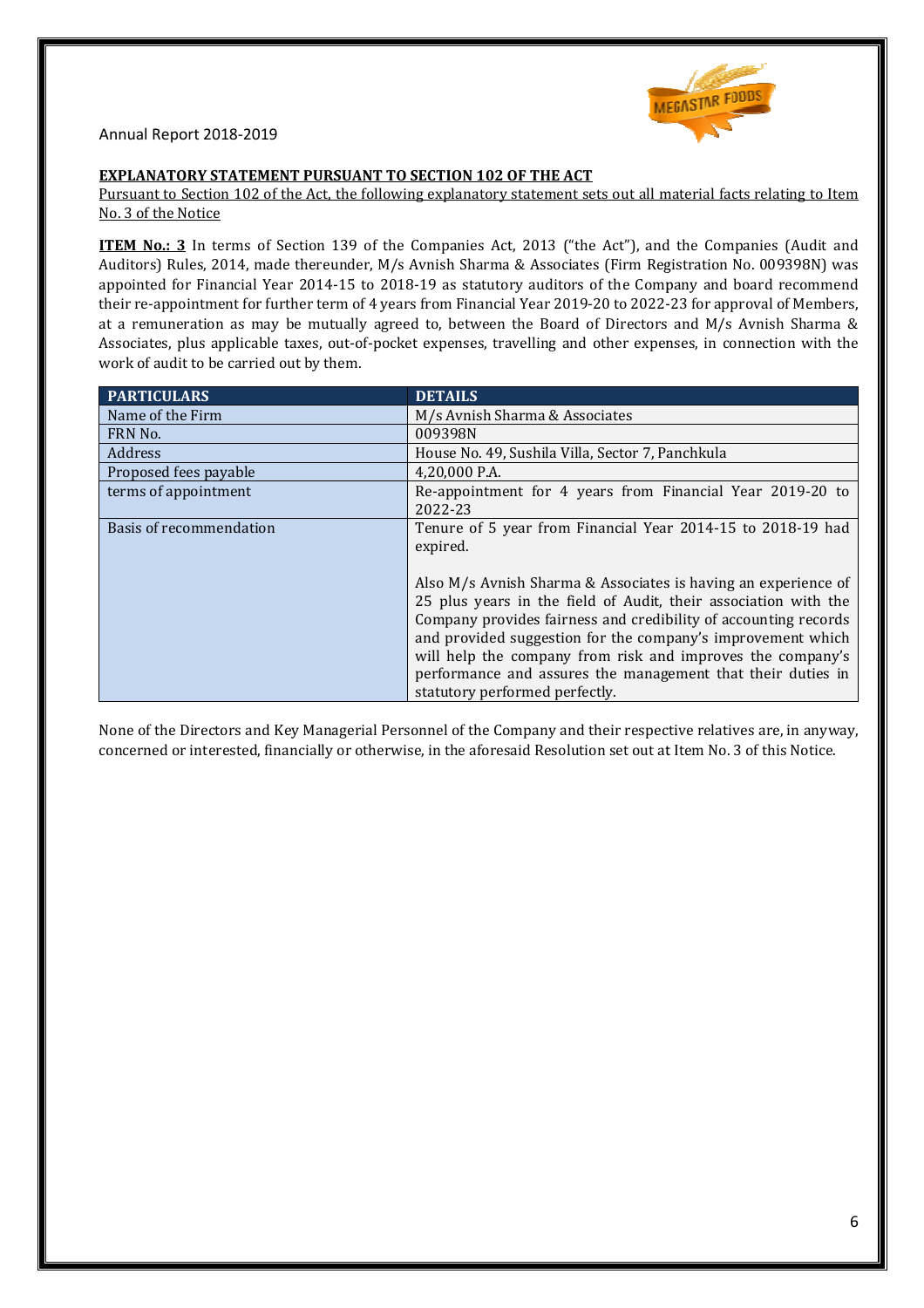

# **ATTENDANCE SLIP**

**CIN: L15311CH2011PLC033393 Name of the Company**: Megastar Foods Limited **Registered office**: Plot No. 807, Industrial Area, Phase II, Chandigarh 160002 **Tel:** 01881-240401 ♦ **Website:** www.megastarfoods.com

| Name of the Member:            |
|--------------------------------|
| <b>Registered Address:</b>     |
| Regd. Folio/DP ID & Client ID: |
| <b>No. of Shares:</b>          |

I/We certify that I am/we are, member(s)/proxy/authorized representative for the Member, of the Company.

I/ WE HEREBY RECORD MY/ OUR PRESENCE AT THE 8TH ANNUAL GENERAL MEETING OF THE COMPANY HELD I/We certify that I am/we are, member(s)/proxy/authorized representative for the Member, of the Company.<br>I/ WE HEREBY RECORD MY/ OUR PRESENCE AT THE 8™ ANNUAL GENERAL MEETING OF THE COMPANY HELD<br>ON MONDAY, SEPTEMBER 16, 20 PLOT NO. 807, INDUSTRIAL AREA, PHASE PHASE-II CHANDIGARH 160102

Name of the Shareholder (In Block Letters):

Name of the Proxy (In Block Letters): \_\_\_\_\_\_\_\_\_\_\_\_\_\_\_\_\_\_\_\_\_\_\_\_\_\_\_\_\_\_\_\_\_ \_\_\_\_\_\_\_\_\_\_\_\_\_\_\_\_\_\_\_\_\_\_\_\_\_\_\_\_\_\_\_\_\_\_\_\_\_\_\_\_\_\_\_\_\_\_\_\_\_\_\_\_\_\_\_\_\_\_\_\_\_\_\_\_\_\_\_\_\_\_\_\_\_\_\_\_\_\_\_\_\_\_\_\_\_\_\_ \_\_\_\_\_\_\_\_\_\_\_\_\_\_\_\_\_\_\_\_\_\_\_\_\_\_\_\_\_\_\_\_\_\_\_\_\_\_\_\_\_\_\_\_\_\_\_\_\_\_\_\_\_\_

**Signature of Member/ Proxy**

| <b>EVSN (Electronic Voting Sequence Number)</b> | User ID | <b>Password</b> |
|-------------------------------------------------|---------|-----------------|
| 190814007                                       |         |                 |

#### **Note:**

1. Please complete the Folio/DP ID-Client ID No. and name, sign the Attendance Slip and hand it over at the Attendance Verification counter at the entrance of the Meeting Hall.

2. Electronic copy of the Annual Report for the financial period ended on 31.03.201 31.03.2019 and Notice of the Annual General Meeting (AGM) along with Attendance Slip and Proxy Form is being sent to all the members whose e-mail address is registered with the Company / Depository Participant unless any member has requested for a hard copy of the same. Members receiving electronic copy and attending the AGM can print co copy of this Attendance Slip.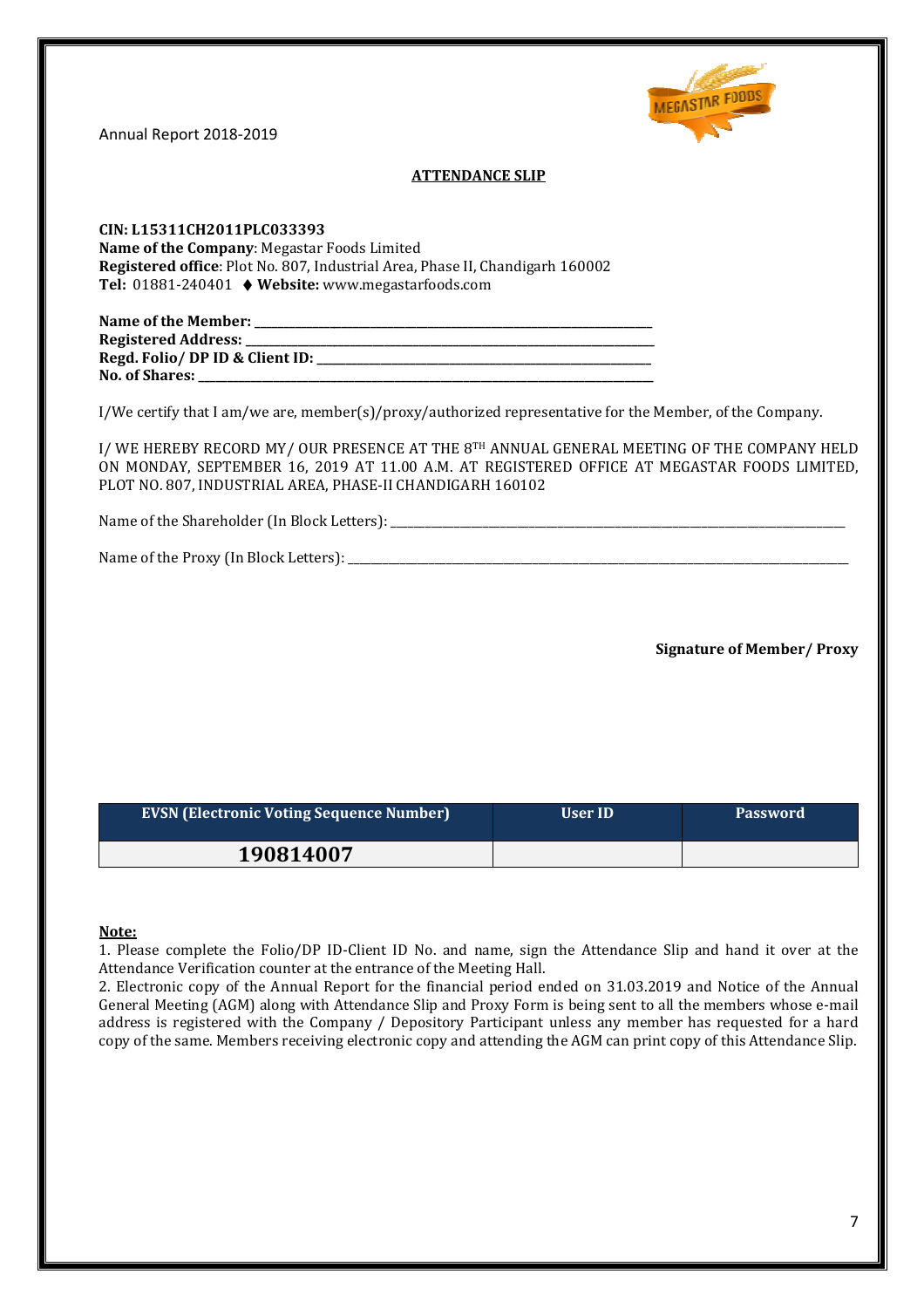

#### **MEGASTAR FOODS LIMITED Form No. MGT-11 PROXY FORM**

# **[Pursuant to Section 105(6) of the Companies Act, 2013 and Rule 19(3) of the Companies (Management and Administration) Rules, 2014**

| <b>CIN</b>                |                          | L15311CH2011PLC033393                                        |
|---------------------------|--------------------------|--------------------------------------------------------------|
| Name of the Company       |                          | <b>Megastar Foods Limited</b>                                |
| Registered Office         |                          | Plot No. 807, Industrial Area, Phase II, Chandigarh - 160102 |
|                           |                          | Tel. No.: 01881-240401                                       |
|                           |                          | E-mail ID: cs@megastarfoods.com                              |
|                           |                          | Website: www.megastarfoods.com                               |
| Name of the Member(s)     |                          |                                                              |
| <b>Registered Address</b> | $\blacksquare$           |                                                              |
| E-mail Id                 | ٠<br>٠                   |                                                              |
| Folio No. / Client Id     | л.                       |                                                              |
| DP ID                     | $\overline{\phantom{a}}$ |                                                              |

**I/We, being the member(s) of \_\_\_\_\_\_\_\_\_\_\_\_\_\_\_\_\_\_\_\_\_\_\_\_\_\_\_\_\_\_\_\_\_\_\_\_\_\_\_ \_\_\_\_\_\_\_\_\_\_\_\_\_\_\_\_\_\_\_\_\_\_\_\_\_\_\_\_\_\_\_\_\_\_\_\_\_\_\_ Shares of Megastar Foods Ltd. Ltd., hereby appoint** 

| 1. | <b>Name</b>      |                    |
|----|------------------|--------------------|
|    | <b>Address</b>   |                    |
|    | E-mail Id        |                    |
|    | <b>Signature</b> |                    |
|    |                  |                    |
|    |                  | or failing him/her |
| 2. | <b>Name</b>      |                    |
|    | <b>Address</b>   |                    |
|    | E-mail Id        |                    |
|    | <b>Signature</b> |                    |
|    |                  |                    |
|    |                  | or failing him/her |
| 3. | <b>Name</b>      |                    |
|    | <b>Address</b>   |                    |
|    | E-mail Id        |                    |
|    | <b>Signature</b> |                    |

As my/our proxy to attend and vote (on a poll) for me/us and on my/our behalf at the 8TH Annual General Meeting of the Company to be held on 16<sup>th</sup> September, 2019 at 11:00 a.m. AT REGISTERED OFFICE AT MEGASTAR FOODS LIMITED, PLOT NO. 807, INDUSTRIAL AREA, PHASE-II CHANDIGARH CH 160102 IN and at any adjournment thereof in respect of such resolutions as are indicated below:

I wish my above Proxy to vote in the manner as indicated in the box below:

| <b>Resolution</b>         | <b>Resolution</b>                                                 |            | <b>Optional</b> |
|---------------------------|-------------------------------------------------------------------|------------|-----------------|
| No.                       |                                                                   |            |                 |
| <b>Ordinary Business:</b> |                                                                   | <b>For</b> | <b>Against</b>  |
|                           | To consider and adopt the audited financial statement of the      |            |                 |
|                           | Company for the financial year ended March 31, 2019 and the       |            |                 |
|                           | reports of the Board of Directors and Auditors thereon.           |            |                 |
|                           | To appoint Mr. Mudit Goyal (DIN: 08099543) who retires by         |            |                 |
|                           | rotation and being eligible, offers himself for re-appointment as |            |                 |
|                           | a Director and in this regard.                                    |            |                 |
| 3.                        | To Re- Appoint M/s Avnish Sharma & Associates as Statutory        |            |                 |
|                           | Auditors of the Company from the Financial Year 2019-20 to        |            |                 |
|                           | Financial Year 2022-23.                                           |            |                 |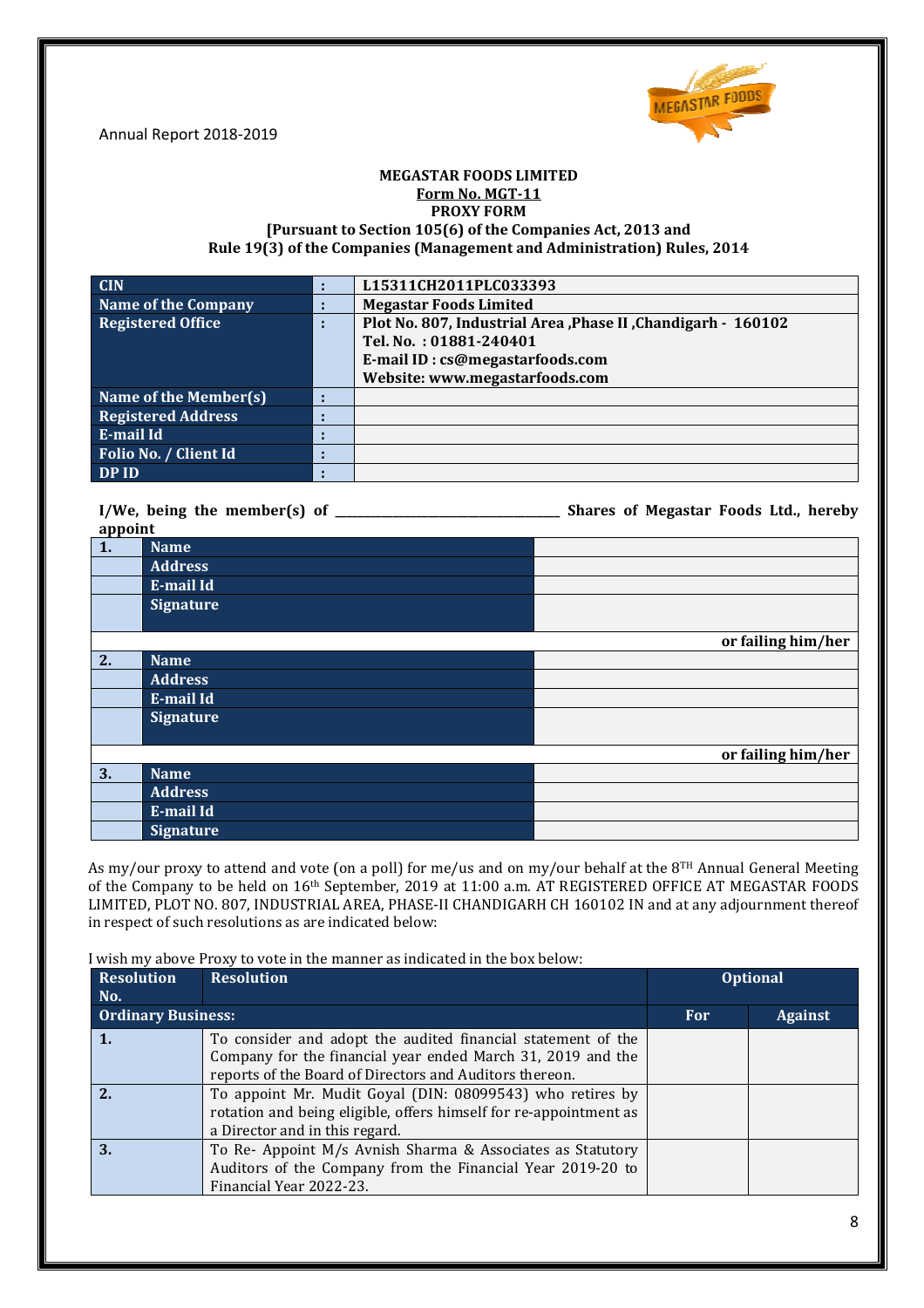

Signed this \_\_\_\_\_\_\_\_\_\_\_\_\_\_\_\_\_\_\_\_\_\_\_ day of \_\_\_\_\_\_\_\_\_\_\_\_\_\_\_\_\_\_\_ 2019

Signature of Shareholder : \_\_\_\_\_\_\_\_\_\_\_\_\_\_\_\_\_\_\_\_\_\_\_

Signature of Proxy holder(s):  $\frac{1}{2}$  [100]  $\frac{1}{2}$  [100]  $\frac{1}{2}$  [100]  $\frac{1}{2}$  [100]  $\frac{1}{2}$  [100]  $\frac{1}{2}$  [100]  $\frac{1}{2}$  [100]  $\frac{1}{2}$  [100]  $\frac{1}{2}$  [100]  $\frac{1}{2}$  [100]  $\frac{1}{2}$  [100]  $\frac{1}{2}$  [100]

**Affix Revenue Stamp** 

#### **Note:**

- 1. This form of proxy in order to be effective should be duly completed and deposited at the registered office of the Company, not less than 48 hours before the commencement of the Meeting. : **due of the complete of the completed and deposited at the registered office**<br>
and order to be effective should be duly completed and deposited at the registered office
- 2. A Proxy need not be a member of the company.
- 3. A person can act as a proxy on behalf of members not exceeding fifty and hold holding in the aggregate not more than 10% of the total share capital of the Company carrying voting rights. A member holding more than 10% of the total share capital of the Company carrying voting rights may appoint a single person as proxy and such person shall not act as a proxy for any other person or member.
- proxy and such person shall not act as a proxy for any other person or member.<br>4. This is optional. Please put a '√' in the appropriate column against the resolutions indicated in the Box. If This is optional. Please put a '√' in the appropriate column against the resolutions indicated in the Box. If<br>you leave the 'For' or 'Against' column blank against any or all the resolutions, your Proxy will be entitled to vote in the manner as he/she thinks appropriate.
- 5. Appointing a proxy does not prevent a member from attending the meeting in person if he/she so wishes.
- 6. In case of joint holders, the signature of any one holder will be sufficient, but names of all the joint holders should be stated.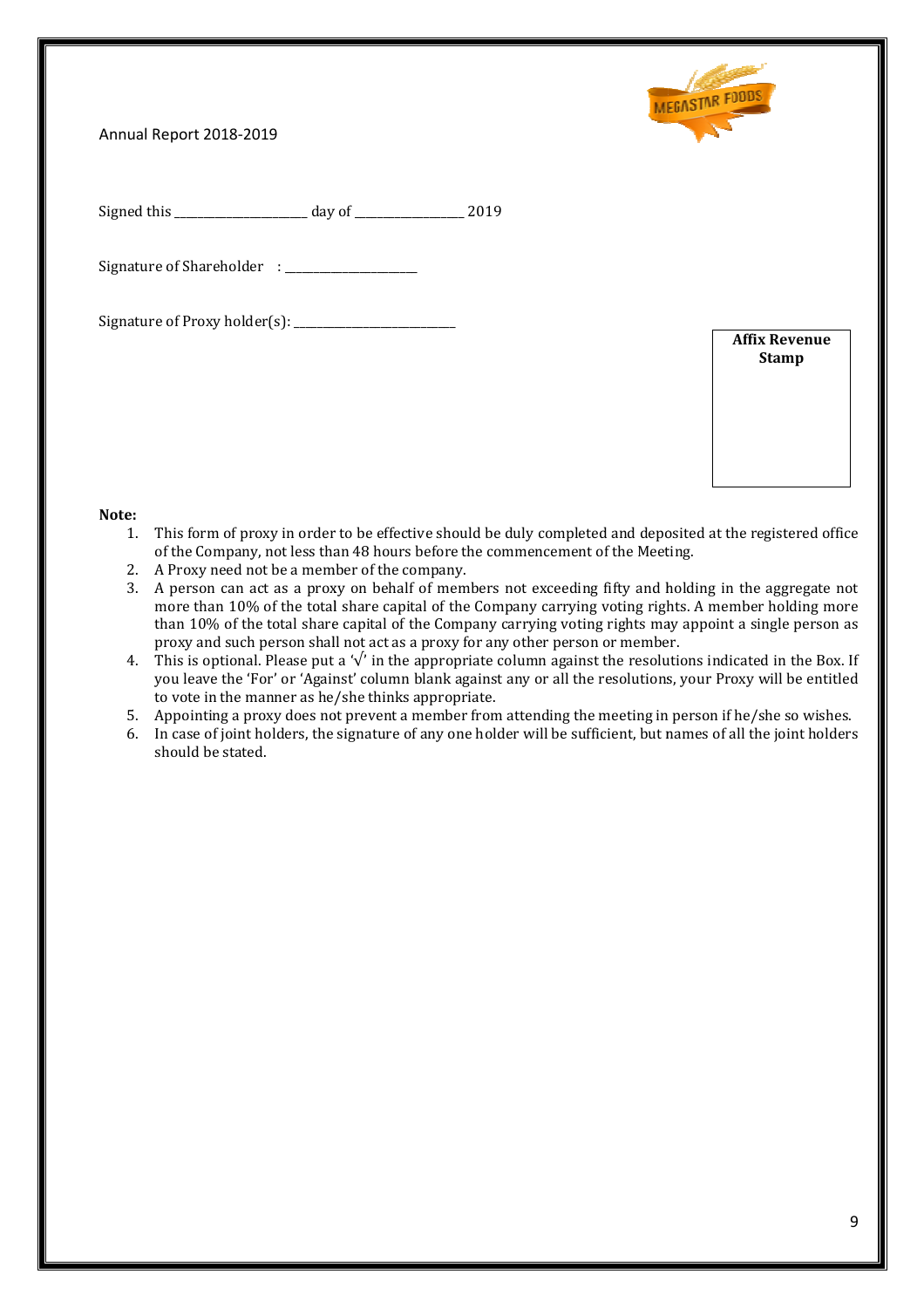

# **ANNEXURE TO ITEM No. 2 OF THE NOTICE**

## **APPOINTMENT/REAPPOINTMENT IN ANNUAL GENERAL MEETING PURSUANT TO REGULATION 36 OF THE SEBI (LODR) REGULATIONS**, **2015, FORMING PART OF THE CORPORATE GOVERNANCE REPORT**

| Name of Director                                 | Mr. Mudit Goyal (DIN:08099543)                                 |
|--------------------------------------------------|----------------------------------------------------------------|
| Age                                              | 25                                                             |
| <b>Date of Birth</b>                             | 05/12/1993                                                     |
| <b>Original Date of appointment</b>              | 31/03/2018                                                     |
| Qualification                                    | Master of Business Administration (MBA) from AMITY             |
|                                                  | <b>GLOBAL</b>                                                  |
| <b>Experience and expertise in specific</b>      | Mr. Mudit Goyal is a prominent businessman having an           |
| functional area                                  | experience of 2 years in Management.                           |
| <b>Terms and Conditions of Appointment /</b>     | As per the resolution passed by the shareholders at the Extra  |
| Reappointment                                    | Ordinary General Meeting held on April 04, 2018, Mr. Mudit     |
|                                                  | Goyal was appointed as a Whole Time Director, liable to retire |
|                                                  | by rotation                                                    |
| <b>Remuneration last drawn</b>                   | 21.10 Lakh p.a.                                                |
| Remuneration proposed to be paid                 | 21.10 Lakh p.a.                                                |
| <b>Shareholding in Megastar Foods Limited as</b> | 1,81,500                                                       |
| on 31st March, 2019                              |                                                                |
| <b>Relationship with other Directors/Key</b>     | Mr. Mudit Goyal is son of Mr. Vikas Goel                       |
| <b>Managerial Personnel</b>                      |                                                                |
| Number of meetings of the Board attended         | 11                                                             |
| during the year                                  |                                                                |
| <b>Chairmanship/Memberships of</b>               | <b>NIL</b>                                                     |
| <b>Committees of other public limited</b>        |                                                                |
| <b>Companies</b>                                 |                                                                |
| Directorship of other public limited             | *Megapacific Ventures Private Limited                          |
| <b>Companies</b>                                 |                                                                |

*\*Megapacific Ventures Private Limited (Wholly Owned Subsidiary of Megastar Foods Limited) and a Deemed Public Company as per Section 2 (71) of Companies Act, 2013*